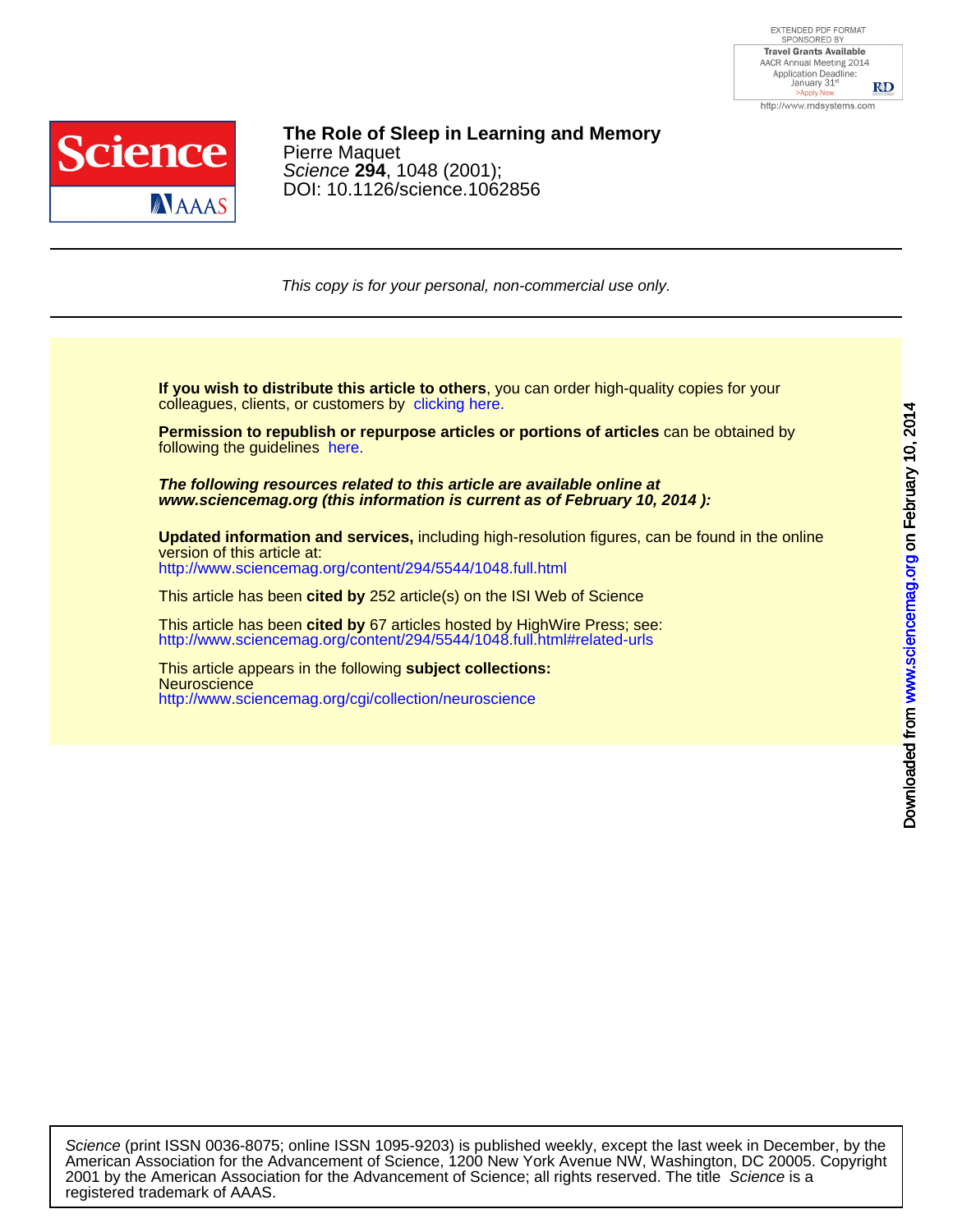REVIEW

# The Role of Sleep in Learning and Memory

## Pierre Maquet

Sleep has been implicated in the plastic cerebral changes that underlie learning and memory. Indications that sleep participates in the consolidation of fresh memory traces come from a wide range of experimental observations. At the network level, reactivations during sleep of neuronal assemblies recently challenged by new environmental circumstances have been reported in different experimental designs. These neuronal assemblies are proposed to be involved in the processing of memory traces during sleep. However, despite this rapidly growing body of experimental data, evidence for the influence of sleep discharge patterns on memory traces remains fragmentary. The underlying role of sleep in learning and memory has yet to be precisely characterized.

There are two main types of sleep: rapid eye movement (REM) sleep, also known as paradoxical sleep (PS), and non-REM sleep, hereafter referred to as slow wave sleep (SWS). The latter is characterized by largeamplitude, low-frequency electroencephalographic (EEG) oscillations. The former is identified by low-amplitude, relatively fast rhythms on EEG recordings, by rapid eye movements, and by decreased muscular tone.

The function of sleep remains unknown despite our rapidly increasing understanding of the processes generating and maintaining sleep. A number of nonmutually exclusive hypotheses have been proposed: for example, energy conservation (*1*), brain thermoregulation (*2*), brain detoxification (*3*), and tissue "restoration" (*4*). Another hypothesis, on which we focus here, proposes that sleep periods are favorable for brain plasticity and, in the adult brain, for learning and memory. This hypothesis is experimentally testable. Three main steps may be operationally described: exposure to the new stimulus, processing of memory traces, and performance at retest. In this design, sleep is primarily involved in the processing of memory traces. The conventional view is that sleep processes participate in the consolidation of the memory traces. Consolidation refers to the processing of memory traces during which "the traces may be reactivated, analysed and gradually incorporated into long-term memory" (*5*). According to this hypothesis, the memory trace stays in a fragile state until the first postexposure sleep period has occurred (*6*). A large number of experimental findings are consistent with this notion, but at present there is no definitive evidence to prove the hypothesis (*7*, *8*). The fundamental debate is whether memory trace consolidation during sleep relies on specific patterns of neuronal activities and their effects at the subcellular level, or on other changes interacting with the sleeping brain (e.g., the effects of stress on hormone levels).

## **Use-Dependent Versus Experience-Dependent Processes in Sleep**

Brain activities during sleep that are dependent on the previous waking period have been interpreted in two different ways: as experience-dependent or use-dependent processes. Use-dependent sleep activity reflects the restoration of an optimal neuronal (essentially synaptic) function after the sustained waking neuronal activity. It does not assume any exposure to a new environment (stimulus, task), nor the expansion of the behavioral repertoire. For example, in humans, slowwave activity has been shown to increase during SWS in the central area contralateral to a prolonged vibratory hand stimulation experienced during the previous waking period (*9*). However, the distinction between use- and experience-dependent sleep brain activity is not absolute, and it is not clear whether they reflect different processes. In some cases, it is difficult to decide whether the processes are use- or experience-dependent. The experimental treatment could often be interpreted as a new environmental condition (*10*). Moreover, because we do not know the basic mechanisms underlying these processes, we cannot rule out the possibility that similar cellular processes underlie both useand experience-dependent activities. Use-dependent regulation of sleep is also believed to promote synaptic plasticity, through the local release of cytokines and growth factors (*11*). Use-dependent processes may reflect shortterm adaptation to waking conditions, whereas experience-dependent mechanisms are mainly involved in long-term behavioral changes (*12*). In this respect, it is unfortunate that there are only a few studies showing that experience-dependent changes in sleep lead to long-lasting memory traces (*13*).

## **Testing the Hypothesis**

The role of sleep periods in the processing of memory traces is a multidimensional problem. A large number of studies have been published that differ in important aspects (Table 1). It is not argued here that the same processes occur in each experimental condition. Rather, we emphasize that (i) there is a range of evidence relating sleep to memory processes; (ii) reactivation of neuronal populations are reported during posttraining sleep in various experimental conditions and might be involved in the processing of memory traces during sleep; and (iii) there are issues that have still to be addressed before the hypothesis can be accepted.

*Behavioral level.* First, posttraining sleep deprivation has been shown to impair subsequent performance on various tasks, both in animals (*14*, *15*) and in humans (*13*, *15*–*17*). However carefully these studies have been conducted, the sleep-deprivation paradigm in animals is inherently contaminated by nonspecific effects of the sleep deprivation (e.g., increased brain excitability, stress response) that might also lead to memory impairment (*18*). Although these indirect effects cannot be ruled out, the following arguments favor a genuine role for the lack of sleep in these results. Learning is impaired by sleep deprivation only if the task entails a new behavioral strategy (*19*, *20*). Impairment of performance is reported only if the sleep deprivation occurs during specific periods of time, the so-called paradoxical sleep (PS) windows (*21*). Similar deprivation outside these periods has no effect on subsequent performance (*22*).

Second, the general architecture of sleep is altered during the posttraining night. In humans, REM sleep increases following training in several experimental conditions (*23*–*28*). Likewise, in animals (mainly rodents), the training on various tasks is followed by an increase in REM sleep (*14*, *29*). REM sleep levels return to normal once the animals have mastered the task (*30*, *31*).

In animals, an unresolved issue is whether the stress response possibly accompanying the training sessions can explain these results. Indeed, stress can also lead to an increase in REM sleep (*32*). Moreover, depending on its timing and amplitude, an acute stress may favor memory formation (*33*). An important argument against a significant role of stress in sleep/memory studies is that the posttraining REM sleep rebound seems closely related to learning processes. No significant REM sleep increase occurs when there is no material to

Wellcome Department of Cognitive Neurology, University College London, London WC1N 3BG, UK and Cyclotron Research Centre, University of Liège, Liège 4000, Belgium.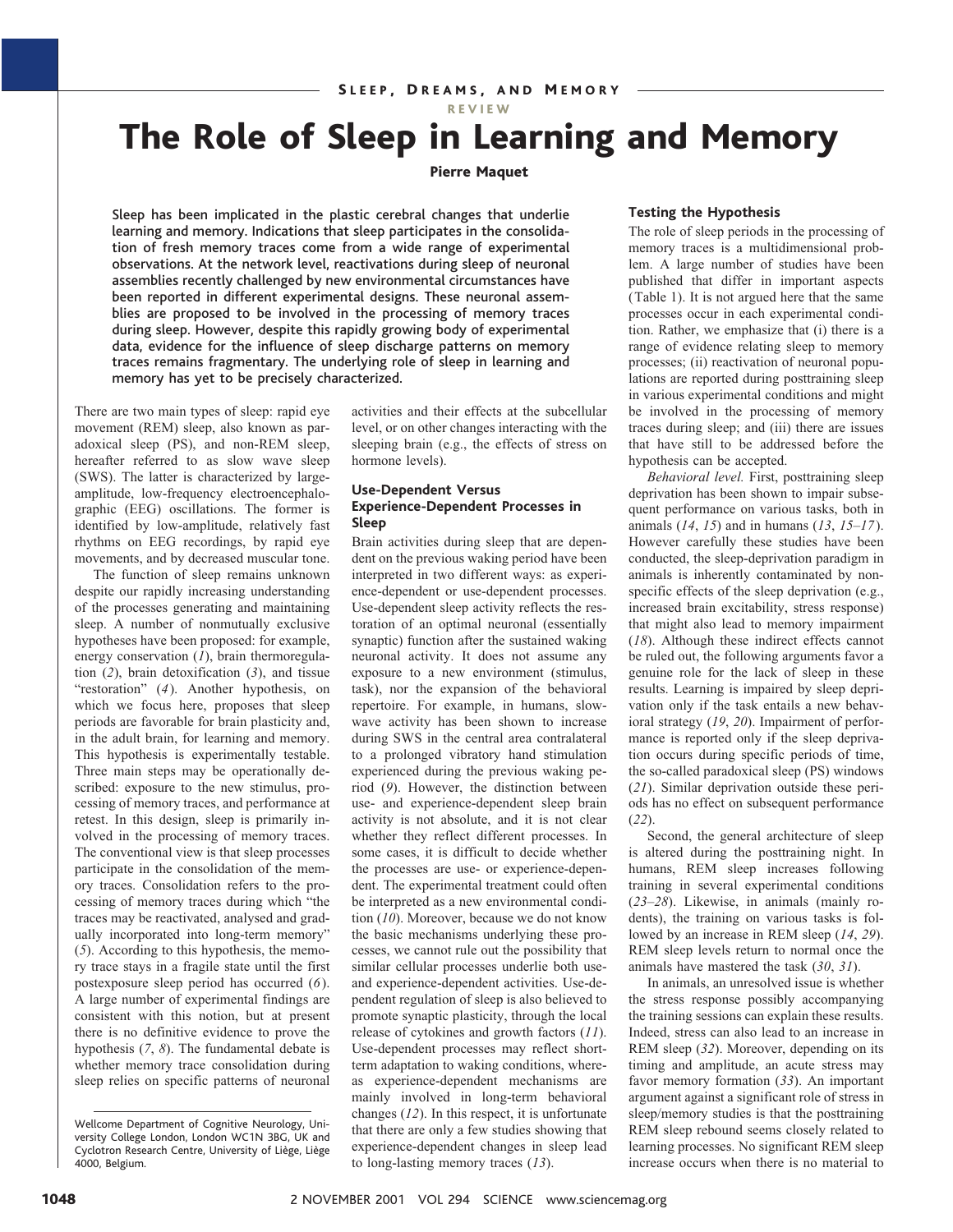learn (i.e., pseudo-conditioning) (*30*, *31*) or when the animals do not learn the task (*20*, *34*). In these two cases, control animals are subjected to the same stress as learning animals and still do not show any REM sleep increase. Future research should rule out the role of stress on subsequent REM sleep amount and examine the possibility that the stress-related response might modulate the experience-related sleep processes.

*Reactivation of neuronal ensembles during posttraining sleep*. In several experiments, the neural activity expressed during the waking behavior seems to be reinstated during sleep. These reactivations would allow for the adaptation of intercellular connection strengths between the elements of the network and the incorporation of the new experience into long-term memory. Accordingly, consolidating memory traces would involve not only the strengthening of certain synapses but also the pruning of other, inappropriate, connections that overload cerebral networks ["reverse learning" (*35*); see also (*36*)].

At the level of individual hippocampal cells, the firing pattern during sleep depends on previous waking experience. In an early report, the firing rates in CA1 place cells exposed to their place field during a previous waking period was increased during subsequent sleep, as compared with the firing rates in unexposed cells (*37*). The hippocampal place cells that show highly correlated firing during a food-seeking spatial task maintained high firing correlation during the posttraining sleep, especially during SWS (*38*). The temporal aspect of waking discharges seems to be maintained during postexposure sleep. The order in which pairs of place cells fire during posttraining sleep (mainly SWS) reflects, within a time window of 200 ms, the order of firing during the previous waking session (*39*). Sequences involving more than a pair of cells, within a similar time window, were replayed during SWS recorded after a wheel-running task (*40*). The replay of sequences is not specific to SWS. After repetitive exposure to a circular track, the patterns of discharges of multiple hippocampal units, reflecting up to several minutes of behavioral experience, are reproduced during REM sleep (*41*).

The time course of these reactivations, over several nights, has not yet been thoroughly investigated. However, during REM sleep, there is evidence that the novel representations are strengthened whereas the older ones are weakened (*36*). Hippocampal firing for novel experience during postexposure sleep occurs in phase with the theta rhythm, a condition known to induce long-term potentiation. In contrast, cells coding for familiar environments tend to fire out of phase with the theta rhythm, a

## SLEEP, DREAMS, AND MEMORY

situation that may lead to depotentiation.

At the network level in the rat, the activity of hippocampal cells is reflected in two types of macroscopic patterns (*42*, *43*). On the one hand, gamma oscillations (40 to 100 Hz) and theta rhythm (4 to 7 Hz) are recorded in the superficial layers of the entorhinal cortex, the gyrus dentatus, and the CA3 and CA1 fields of the hippocampus during exploratory activity and REM sleep. Awake immobility and SWS are characterized by sharp waves, crowned by high-frequency ripples (140 to 200 Hz). Ripples and sharp waves are initiated in CA3 and recorded in CA1 and the deep layers of the entorhinal cortex. It is believed that, during gamma and theta oscillations, neocortical inputs transmit information about the external world to the hippocampal structures through the entorhinal cortex. In contrast, during ripples and sharp

waves, hippocampal information is thought to be played back to the entorhinal cortex (*42*, *43*) and through it, to neocortical areas (*44*). This two-stage operation could consolidate the memory trace, as has been suggested by computational simulations (*45*).

Despite their importance, these results do not provide definitive evidence for the involvement of sleep (i.e., discharges patterns in sleep) in memory processes. Although studies are presently under way to better characterize the neuronal discharges in the hippocampal formation during sleep in trained rats, there is no evidence that these neuronal activities eventually modify the behavioral adaptation to the new environment. There are also several methodological qualifications to be kept in mind. For example, in extracellular recordings, systematic changes in neuronal firing characteristics can lead to

**Table 1.** The role of sleep in brain plasticity: a multidimensional hypothesis.

#### **Sleep stages**

Given the substantial differences between SWS and REM sleep, it is likely that each sleep stage contributes in a different way to memory trace processing. Do they act in parallel (dual process) or serially (double-step process)? *Dual process* SWS is particularly favorable to explicit memory traces REM sleep is primarily involved in implicit memory consolidation *Double-step process* Consolidation of memory traces requires SWS followed by REM sleep **Population** The role of sleep in brain plasticity is suspected in various homeotherm species. Sleep would be required both for brain maturation in early postnatal life and for learning and memory processes in the adult brain. *Class* Birds Zebra finch Mammals Rat Cat Human *Age* Brain development Adult brain **Description level** Evidence for the influence of sleep on memory trace processing emerged from observations at different levels of description: *Molecular level Neuronal assemblies Macroscopic brain system level Behavior* **Experimental design** *Effect of the exposure to new environmental conditions on subsequent sleep* Exposure to a new environment modifies subsequent sleep, independently of the memory system involved or the time course of training sessions Memory systems Hippocampal formation– dependent memory traces

Hippocampal formation–independent memory traces

**Exposure** 

Massed training

Distributed training

## *Sleep deprivation*

The memory trace remains fragile as long as sleep does not intervene. Sleep deprivation alters the performance of a newly learned task both in animals and in humans.

Total sleep deprivation

Partial sleep deprivation

Selective REM sleep deprivation

Early-night versus late-night deprivation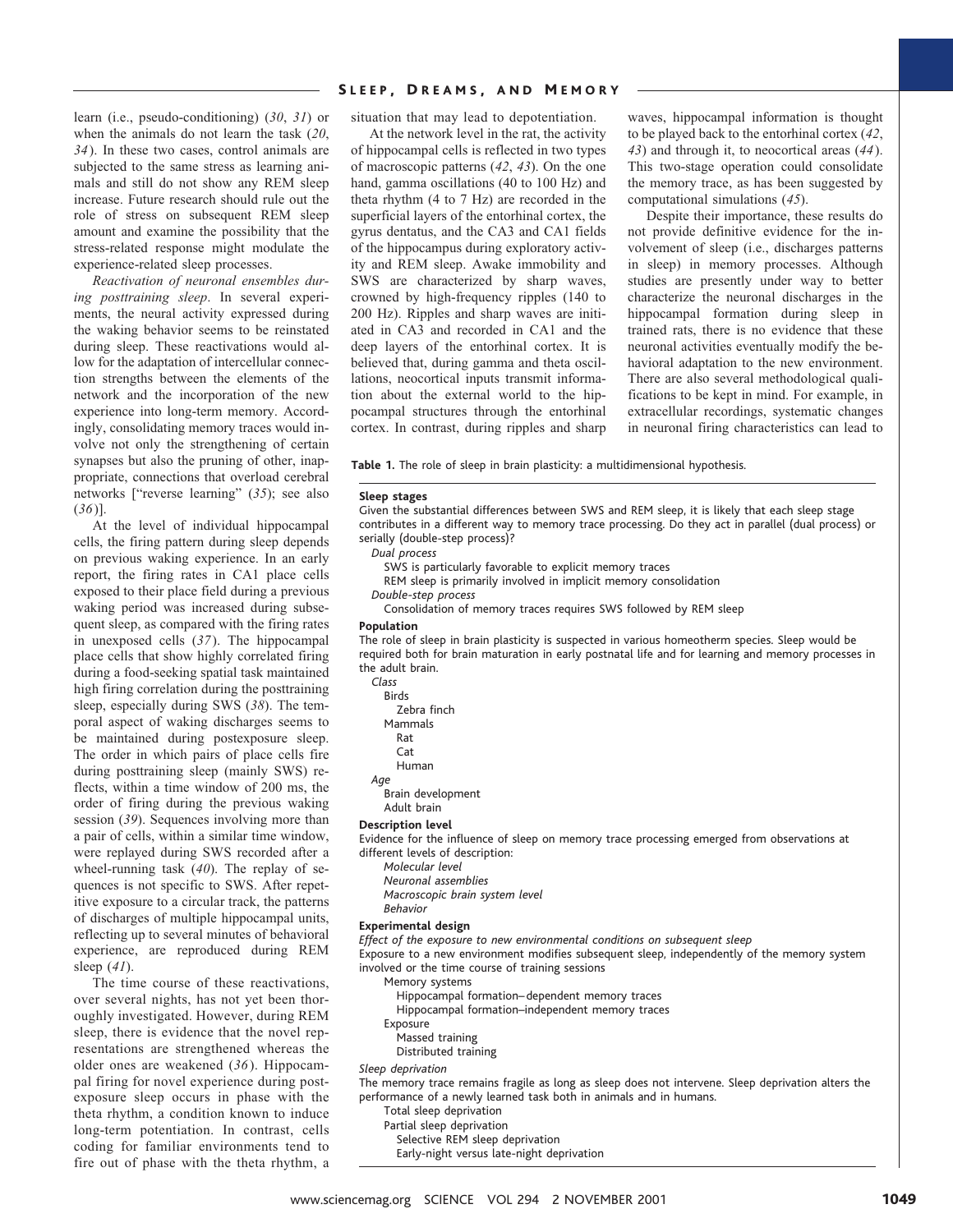## SLEEP, DREAMS, AND MEMORY

apparent ordering effects, even in the absence of any discharge sequence (*46*). Also, it might be argued that these sequences only reflect the decay of activities that occurred during the previous waking period. However, the correlation structure of hippocampal ensembles attributable to one experience is still present during SWS even if another experience intervened before sleep onset (*47*).

Neuronal reactivations do not only occur in the hippocampal formation. Cortical neuronal activities during sleep can also be modified following training on a hippocampusindependent task. In the cat, fast (30 to 40 Hz) neocortical oscillations can be enhanced by instrumental conditioning during wakefulness, and a selective increase in these oscillations is observed during subsequent non-REM and REM sleep (*48*). More generally, SWS oscillations (slow rhythm, delta rhythm, spindles) are associated with rhythmic spike bursts in thalamic and cortical neurones, which lead to persistent excitability changes (*49*). These short-term plasticity processes could be used to consolidate memory traces acquired during wakefulness (*49*). It has been proposed that in the early stages of non-REM sleep, spindle activity would be related to massive  $Ca^{2+}$  entry into spindling cells (50). This would open the gate to subsequent longterm modifications in cortical networks. During SWS, large populations of thalamic and cortical neurons fire synchronously in a slow oscillation  $(<1$  Hz), alternating phases of hyperpolarization and of depolarization (*51*). During the depolarized phase, the bursting neurons generate brief periods of fast oscillations that would iteratively recall and store information embodied in the assemblies primed during spindling (*50*). Alternatively, the neurons recruited by the slow oscillations would preferentially be those with the largest number of synapses recently potentiated during wakefulness (*52*).

Most importantly, postexposure brain reactivations during sleep seem to generalize across species. In order to learn their own song, young zebra finches have to establish the correspondence between their vocal production and the resulting auditory feedback. This cannot be done during wakefulness because the bird song arises from a tightly time-coded sequence of activity in the song area, whereas the auditory feedback, necessary to correct the vocal production, is inevitably delayed. During sleep, however, stored sensory feedback could easily be compared to the brain activities underlying the motor output. This seems to be the case, because spontaneous activity during sleep in a premotor area of the song system matches the activity recorded while the bird is singing during wakefulness (*53*).

Finally, preliminary results suggest that experience-dependent reactivations of neuro-

nal populations also occur in humans during sleep. Using positron emission tomography, it was shown that during REM sleep, some brain areas were more active in human subjects previously trained on a serial reactiontime task than in naïve subjects (54). These results suggest that memory traces were reprocessed during REM sleep, for two reasons. First, the activated areas were among those previously engaged in the execution of the task. These cerebral regions were actually reactivated during posttraining REM sleep. Second, the subjects' performance on the task was improved in a postsleep retest session, suggesting that the influence of these reactivations, if any, was beneficial to memory traces. These data have yet to be confirmed but provide a perspective for future research.

*Sleep creates functional contexts different from wakefulness and favorable to brain plasticity.* Sleep could be a privileged period for memory consolidation because it allows reactivations of neuronal ensembles to occur in very distinctive contexts. It was earlier proposed that sleep oscillations themselves (theta and gamma oscillations, sharp waves and ripples, the various types of SWS oscillations) might favor brain plasticity by organizing cell firing patterns.

Likewise, in animals, ponto-geniculo-occipital (PGO) waves are prominent phasic potentials that occur during or immediately before REM sleep (*55*). Among various possible functions, PGO waves are hypothesized to promote brain development and to facilitate brain plasticity (*55*). Their density increases after aversive conditioning in rats (*56*). When induced by brainstem stimulation (*57*), they synchronize high-frequency activities (20 to 50 Hz), the expression of which can be experience-dependent during sleep (*48*). PGO activity during REM sleep could thus synchronize fast oscillations that convey recent information, over large-scale thalamocortical and intracortical circuits.

Another important context is imposed during sleep by particular patterns of neuromodulation. For example, REM sleep is characterized by a prominent cholinergic drive contrasting with a decreased adrenergic and serotonergic tone (*58*). Experimental data show that acetylcholine enhances cortical plasticity in adult mammals (*59*–*61*). In contrast, it has been shown that scopolamine, an acetylcholine antagonist, administered to rats during PS windows impairs subsequent performance on an avoidance task. Drug administration outside PS windows has no behavioral effect (*62*). The cellular consequences of the cholinergic modulation on memory trace processing during REM sleep are still to be characterized. It has been suggested that acetylcholine modulates molecular mechanisms of memory consolidation (*63*). For hippocampal-dependent memory traces, it has

also been proposed that high levels of acetylcholine would favor the encoding of new information in the hippocampus during wakefulness, whereas during SWS, the lower acetylcholine levels would facilitate the spread of information from the hippocampus back to the cortex. During REM sleep, acetylcholine would allow the neocortex to undergo a process of reanalysis, thereby developing new feedforward representations for behavior (*64*).

*Reactivations—down to the subcellular level?* Consolidation of memory traces also involves a cascade of molecular events that lead to durable synaptic modifications. In this sense, memory consolidation entails gene transcription and local protein synthesis (*65*). The intervention of sleep in these processes is conceivable but has not been systematically investigated. The following results, although preliminary, set the stage for further research.

Brain protein synthesis persists and is even enhanced during sleep: There is a positive correlation between the duration of SWS and the level of cerebral protein synthesis in monkeys (*66*). On the other hand, in rats, learning is impaired when anisomycine, a protein synthesis inhibitor, is administered during REM sleep. This is a specific effect because it is exclusively observed when anisomycine is delivered during PS windows (*62*). Furthermore, evidence for gene transcription during postexposure sleep has recently emerged, with the documentation of an experience-dependent expression of zif-268, an immediate-early gene involved in neuronal plasticity (*67*). The expression of zif-268 in the brains of rats exposed to an enriched environment for 3 hours has been assessed during subsequent wakefulness, SWS, or REM sleep. Whereas nonexposed rats showed a generalized decrease in zif-268 expression during SWS and REM sleep as compared to wakefulness, zif-268 was up-regulated during (postexposure) REM sleep in the cortex and the hippocampus of exposed animals. These results only provide evidence compatible with an experience-dependent gene transcription. It remains to be shown which cascade of cellular events they trigger and whether these processes induce a subsequent modification of behavior.

#### **Remaining Issues**

In addition to the earlier-stated problems raised by specific experimental paradigms, three more issues can be identified.

Is sleep an absolute requirement for memory consolidation, or does sleep simply provide more favorable conditions for consolidating memory traces than other arousal states? Activity patterns involved in memory consolidation do not occur specifically in sleep. Sharp waves and ripples are observed both in SWS and quiet waking. The pattern of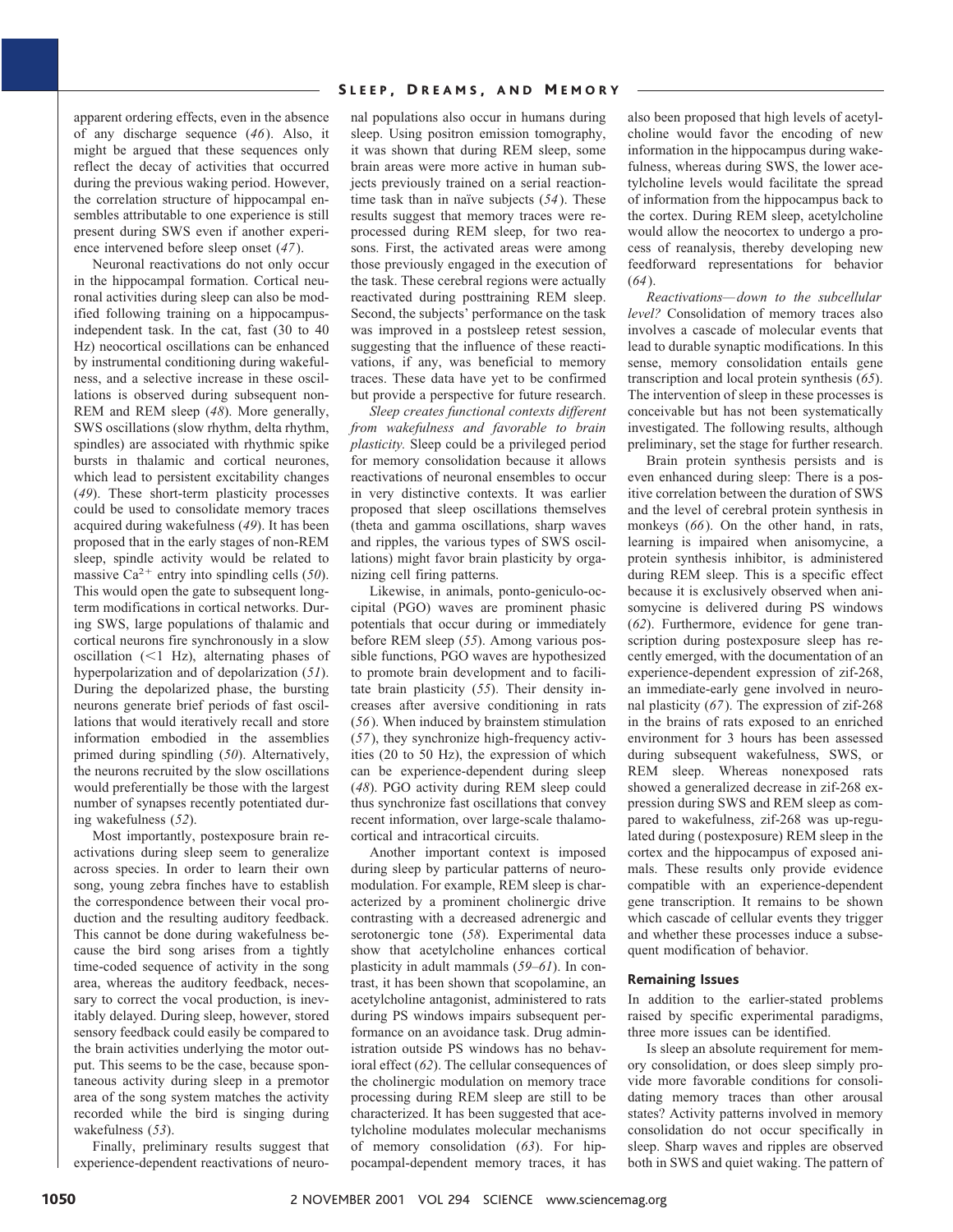activity, rather than SWS per se, would be a sufficient condition for memory processing (*47*). In contrast, recent human behavioral data suggest that sleeping during the night following a single training session is critical to visual perceptual learning (*13*). Subjects who were sleep-deprived during this posttraining night show virtually no performance improvement on the following days. Subjects allowed to sleep immediately after training showed a significant enhancement in their performance, as early as the first day after training and during the whole ensuing week. Finally, not all memories need sleep to consolidate. In contrast with perceptual learning discussed above, the ability of human subjects to make reaching movements in a force field is consolidated within the 5 hours of wakefulness that follow the training session (*68*). It is unclear why some memory traces require sleep to consolidate and others do not.

Second, as it appears from this review, most experiments on the role of sleep in memory have focused either on REM sleep or on SWS. At present, we lack a comprehensive understanding of the specific role of SWS and REM sleep in the processing of memory traces. Some experiments suggested a dual process in memory manipulation during sleep, whereby SWS and REM sleep act on different memory systems. Accordingly, SWS deprivation specifically impairs explicit memories (*17*, *69*–*71*), whereas REM sleep deprivation is more deleterious for implicit learning (*15*–*17*). However, other data suggest a double-step memory processing during sleep in which optimal learning would require the memory trace to be processed first in SWS, and then in REM sleep. Animal data point to the importance of the immediate succession of SWS and REM sleep periods (*72*). In humans, the role of these sequences has not yet been assessed. Preliminary evidence from a correlational study suggested that a sufficient amount of SWS in the first half of the night and of REM sleep in the second half is required to improve a visual perceptual skill (*73*). Accordingly, performance of the same task is improved if the subjects are allowed to sleep in the first part of the night and is even better if they are allowed to sleep the whole night. These results were interpreted as memory formation being prompted by early SWS-related processes with late REM sleep promoting memory formation at a second stage (*74*). However, late-night sleep includes large amounts of both REM sleep and stage 2 sleep. The specific influence of REM sleep remains uncertain.

Finally, future research will have to explain data that do not support the role of sleep in memory processes. For example, in contrast to the predictions, phasic motor

### SLEEP, DREAMS, AND MEMORY

events during REM sleep, like eye movements (*75*, *76*) or middle-ear muscle activity (*77*), are inversely correlated with the number of such events during the previous waking period. Likewise, it is intriguing that antidepressant drugs, which drastically reduce the amount of REM sleep, do not induce any deleterious effect on memory (*7*).

#### **Conclusions and Perspectives**

To confirm the role of sleep in memory trace processing, we need to realize four main goals. First, the characterization of task-dependent, regionally specific brain activities during posttraining sleep should be pursued, at different levels of cerebral organization. Second, it is necessary to demonstrate that these experience-dependent activities in sleep are ultimately related to long-lasting behavioral adaptation. Third, the specific role of sleep (i.e., sleep discharge patterns) in memory processing should be disentangled from other effects such as experimentally induced stress or circadian modifications. Fourth, the effects of SWS and REM sleep on the memory trace should be specified.

A more comprehensive understanding of the influence of sleep in memory processes could also reveal the commonalities with the role of sleep in other forms of brain plasticity, i.e., during neurodevelopment or during cerebral reorganization after brain damage.

#### **References and Notes**

- 1. R. J. Berger, N. H. Phillips, *Behav. Brain Res.* **69**, 65 (1995).
- 2. D. McGinty, R. Szymusiak, *Trends Neurosci.* **13**, 480 (1990). 3. S. Inoue, K. Honda, Y. Komoda, *Behav. Brain Res.* **69**,
- 91 (1995). 4. K. Adam, I. Oswald, *J. R. Coll. Physicians London* **11**,
- 376 (1977). 5. G. R. Sutherland, B. McNaughton, *Curr. Opin. Neuro-*
- *biol.* **10**, 180 (2000). 6. W. Fishbein, J. L. McGaugh, J. R. Swarz, *Science* **172**, 80 (1971).
- 7. R. Vertes, *Behav. Brain Sci.* **23**, 867 (2000).
- 8. J. A. Horne, *Neurosci. Biobehav. Rev.* **24**, 777 (2000).
- 9. H. Kattler, D. J. Dijk, A. A. Borbely, *J. Sleep Res.* **3**, 159 (1994).
- 10. In our example, an unusually intense and prolonged hand stimulation (*9*).
- 11. J. M. Krueger, F. Obal, J. Fang, *J. Sleep Res.* **8** (Suppl. 1), 53 (1999).
- 12. The change in postsleep behavior can manifest itself in a number of ways. The most frequently used indicator of a behavioral change is the improved performance of a newly learned task. However, we can think of other markers of the consolidated status of the memory trace. For example, the memory trace might be more resistant to interference, i.e., the optimal performance would be maintained despite exposure to newer material.
- 13. R. Stickgold, L. James, J. A. Hobson, *Nature Neurosci.* **3**, 1237 (2000).
- 14. E. Hennevin, B. Hars, C. Maho, V. Bloch, *Behav. Brain Res.* **69**, 125 (1995).
- 15. C. Smith, *Behav. Brain Res.* **69**, 137 (1995).
- 16. A. Karni, D. Tanne, B. S. Rubenstein, J. J. Askenasy, D. Sagi, *Science* **265**, 679 (1994).
- 17. W. Plihal, J. Born, *Psychophysiology* **36**, 571 (1999).
- 18. J. A. Horne, M. J. McGrath, *Biol. Psychol.* **18**, 165 (1984).
- 19. R. Greenberg, C. Pearlman, *Perspect. Biol. Med.* **17**, 513 (1974).
- 20. E. Hennevin, P. Leconte, *Physiol. Behav.* **18**, 307 (1977).
- 21. C. Smith, *Neurosci. Biobehav. Rev.* **9**, 157 (1985).
- 22. \_\_\_\_\_\_\_, S. Butler, *Physiol. Behav.* **29**, 469 (1982).
- 23. J. Buchegger, A. Meier-Koll, *Percept. Mot. Skills* **67**, 635 (1988).
- 24. J. De Koninck, D. Lorrain, G. Christ, G. Proulx, D. Coulombe, *Int. J. Psychophysiol.* **8**, 43 (1989).
- 25. J. De Koninck, F. Prevost, *Can. J. Psychol.* **45**, 125 (1991).
- 26. O. Mandai, A. Guerrien, P. Sockeel, K. Dujardin, P. Leconte, *Physiol. Behav.* **46**, 639 (1989).
- 27. K. Paul, J. Dittrichova, in *Sleep 1974* (Karger, Basel, 1974), p. 388.
- 28. G. Verschoor, T. Holdstock, *S. Afr. J. Psychol.* **14**, 69 (1984).
- 29. M. A. Lucero, *Brain Res.* **20**, 319 (1970).
- 30. E. Hennevin, P. Leconte, V. Bloch, *C. R. Hebd. Seances Acad. Sci. D* **273**, 2595 (1971).
- 31. P. Leconte, E. Hennevin, *C. R. Hebd. Seances Acad. Sci. D* **273**, 86 (1971).
- 32. C. Rampin, R. Cespuglio, N. Chastrette, M. Jouvet, *Neurosci. Lett.* **126**, 113 (1991).
- 33. B. Roozendaal, *Psychoneuroendocrinology* **25**, 213 (2000).
- 34. C. Smith, J. Young, W. Young, *Sleep* **3**, 67 (1980).
- 35. F. Crick, G. Mitchison, *Nature* **304**, 111 (1983).
- 36. G. R. Poe, D. A. Nitz, B. L. McNaughton, C. A. Barnes, *Brain Res.* **855**, 176 (2000).
- 37. C. Pavlides, J. Winson, *J. Neurosci.* **9**, 2907 (1989). 38. M. A. Wilson, B. L. McNaughton, *Science* **265**, 676 (1994).
- 39. W. E. Skaggs, B. L. McNaughton, *Science* **271**, 1870 (1996).
- 40. Z. Nadasdy, H. Hirase, A. Czurko, J. Csicsvari, G. Buzsaki, *J. Neurosci.* **19**, 9497 (1999).
- 41. K. Louie, M. A. Wilson, *Neuron* **29**, 145 (2001).
- 42. G. Buzsaki, *Cereb. Cortex* **6**, 81 (1996).
- 43. J. J. Chrobak, A. Lorincz, G. Buzsaki, *Hippocampus* **10**, 457 (2000).
- 44. A. G. Siapas, M. A. Wilson, *Neuron* **21**, 1123 (1998). 45. A. Lorincz, G. Buzsaki, *Ann. N. Y. Acad. Sci.* **911**, 83
- (2000). 46. M. C. Quirk, M. A. Wilson, *J. Neurosci. Methods* **94**, 41 (1999).
- 47. H. S. Kudrimoti, C. A. Barnes, B. L. McNaughton, *J. Neurosci.* **19**, 4090 (1999).
- 48. F. Amzica, D. Neckelmann, M. Steriade, *Proc. Natl. Acad. Sci. U.S.A.* **94**, 1985 (1997).
- 49. M. Steriade, *Trends Neurosci.* **22**, 337 (1999).
- 50. T. J. Sejnowski, A. Destexhe, *Brain Res.* **886**, 208 (2000).
- 51. M. Steriade, A. Nunez, F. Amzica, *J. Neurosci.* **13**, 3252 (1993).
- 52. I. Timofeev, F. Grenier, M. Bazhenov, T. J. Sejnowski, M. Steriade, *Cereb. Cortex* **10**, 1185 (2000).
- 53. A. S. Dave, D. Margoliash, *Science* **290**, 812 (2000).
- 54. P. Maquet, *et al.*, *Nature Neurosci.* **3**, 831 (2000).
- 55. S. Datta, in *Rapid Eye Movement Sleep*, B. Mallick, S. Inoue, Eds. (Narosa, New Dehli, 1999), p. 91.
- 56. S. Datta, *J. Neurosci.* **20**, 8607 (2000).
- 57. F. Amzica, M. Steriade, *Neuroscience* **72**, 309 (1996).
- 58. M. Steriade, R. W. McCarley, *Brainstem Control of Wakefulness and Sleep* (Plenum, New York, ed. 1, 1990).
- 59. J. Delacour, O. Houcine, J. C. Costa, *Neuroscience* **34**, 1 (1990).
- 60. J. S. Bakin, N. M. Weinberger, *Proc. Natl. Acad. Sci. U.S.A.* **93**, 11219 (1996).
- 61. S. L. Juliano, W. Ma, D. Eslin, *Proc. Natl. Acad. Sci. U.S.A.* **88**, 780 (1991).
- 62. C. Smith, C. Tenn, R. Annett, *Can. J. Psychol.* **45**, 115 (1991).
- 63. L. Graves, A. Pack, T. Abel, *Trends Neurosci.* **24**, 237 (2001).
- 64. M. E. Hasselmo, *Trends. Cognit. Sci.* **3**, 351 (1999). 65. C. H. Bailey, D. Bartsch, E. R. Kandel, *Proc. Natl. Acad.*
	- *Sci. U.S.A.* **93**, 13445 (1996).
	- 66. H. Nakanishi *et al.*, *Eur. J. Neurosci.* **9**, 271 (1997).
	- 67. S. Ribeiro, V. Goyal, C. V. Mello, C. Pavlides, *Learn. Mem.* **6**, 500 (1999).
	- 68. R. Shadmehr, T. Brashers-Krug, *J. Neurosci.* **17**, 409 (1997).